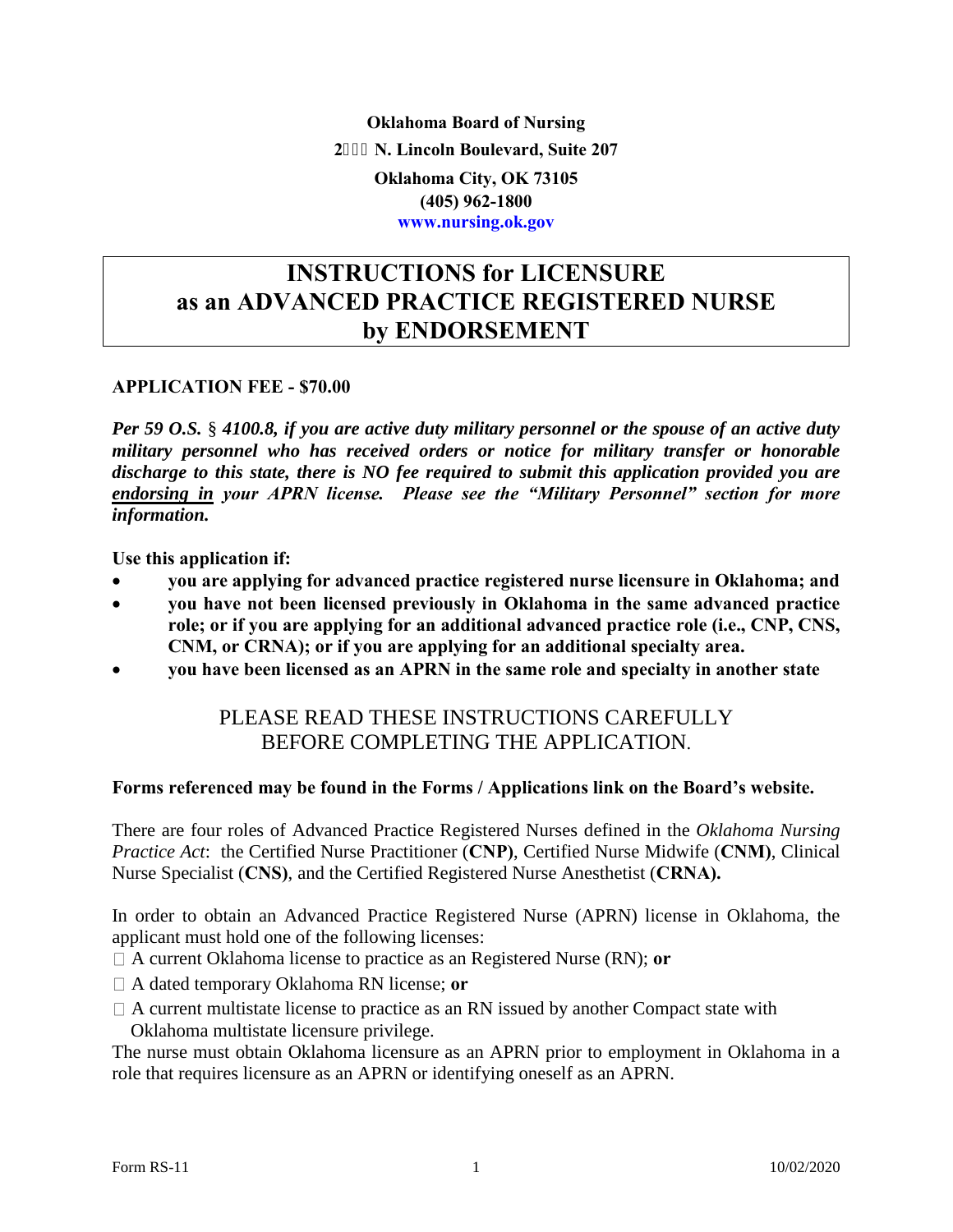- Applications for RN licensure by endorsement and reinstatement are available on the Board's website in your Nurse Portal account for those who do not currently hold an active Oklahoma RN license, a dated temporary Oklahoma RN license, or a current multistate license to practice as an RN issued by another Compact state with Oklahoma multistate licensure privilege.
- The APRN must hold a separate license in each specialty area for which he/she has obtained the required education and certification.

Only those persons who hold a license to practice advanced practice registered nursing in this state shall have the right to use the title "Advanced Practice Registered Nurse" and to use the abbreviation "APRN". Only those persons who have obtained a license in the following disciplines shall have the right to fulfill the roles and use the applicable titles: Certified Registered Nurse Anesthetist and the abbreviation "CRNA", Certified Nurse-Midwife and the abbreviation "CNM", Clinical Nurse Specialist and the abbreviation "CNS", and Certified Nurse Practitioner and the abbreviation "CNP". It shall be unlawful for any person to assume the role or use the title Advanced Practice Registered Nurse or use the abbreviation "APRN" or use the respective specialty role titles and abbreviations or to use any other titles or abbreviations that would reasonably lead a person to believe the user is an Advanced Practice Registered Nurse, unless permitted by this act. Any individual doing so shall be guilty of a misdemeanor, which shall be punishable, upon conviction, by imprisonment in the county jail for not more than one (1) year or by a fine of not less than One Hundred Dollars (\$100.00) nor more than One Thousand Dollars (\$1,000.00), or by both such imprisonment and fine for each offense [59 O.S.  $§ 567.3a(5)$ .

### **REQUIREMENTS for APRN LICENSURE in OKLAHOMA**

**Educational Requirements***:* To be eligible for licensure by endorsement, an applicant must have completed an accredited graduate level advanced practice registered nursing education program in one of the four advanced practice registered nurse roles (CNP, CNM, CNS, and CRNA) and in at least one of the following population foci: family/individual across the lifespan, adult-gerontology, neonatal, pediatrics, women's health/gender-related, or psychiatric/mental health as follows:

- An applicant for licensure as a Clinical Nurse Specialist must have completed an education program that prepares Clinical Nurse Specialists in a graduate-level advanced practice education program accredited by or holding preliminary approval or candidacy status with the Accreditation Commission for Education in Nursing (ACEN), the Commission on Collegiate Nursing Education (CCNE) or the Commission for Nursing Education Accreditation (CNEA).
- An applicant for licensure as a Certified Nurse Midwife must hold a graduate-level degree from an advanced practice education program accredited by the Accreditation Commission for Midwifery Education.
- An applicant for licensure as a Certified Registered Nurse Anesthetist must hold a graduate-level degree from a program preparing the graduate for certification as a nurse anesthetist accredited by the American Association of Nurse Anesthetists' Council on Accreditation of Nurse Anesthesia Educational Programs.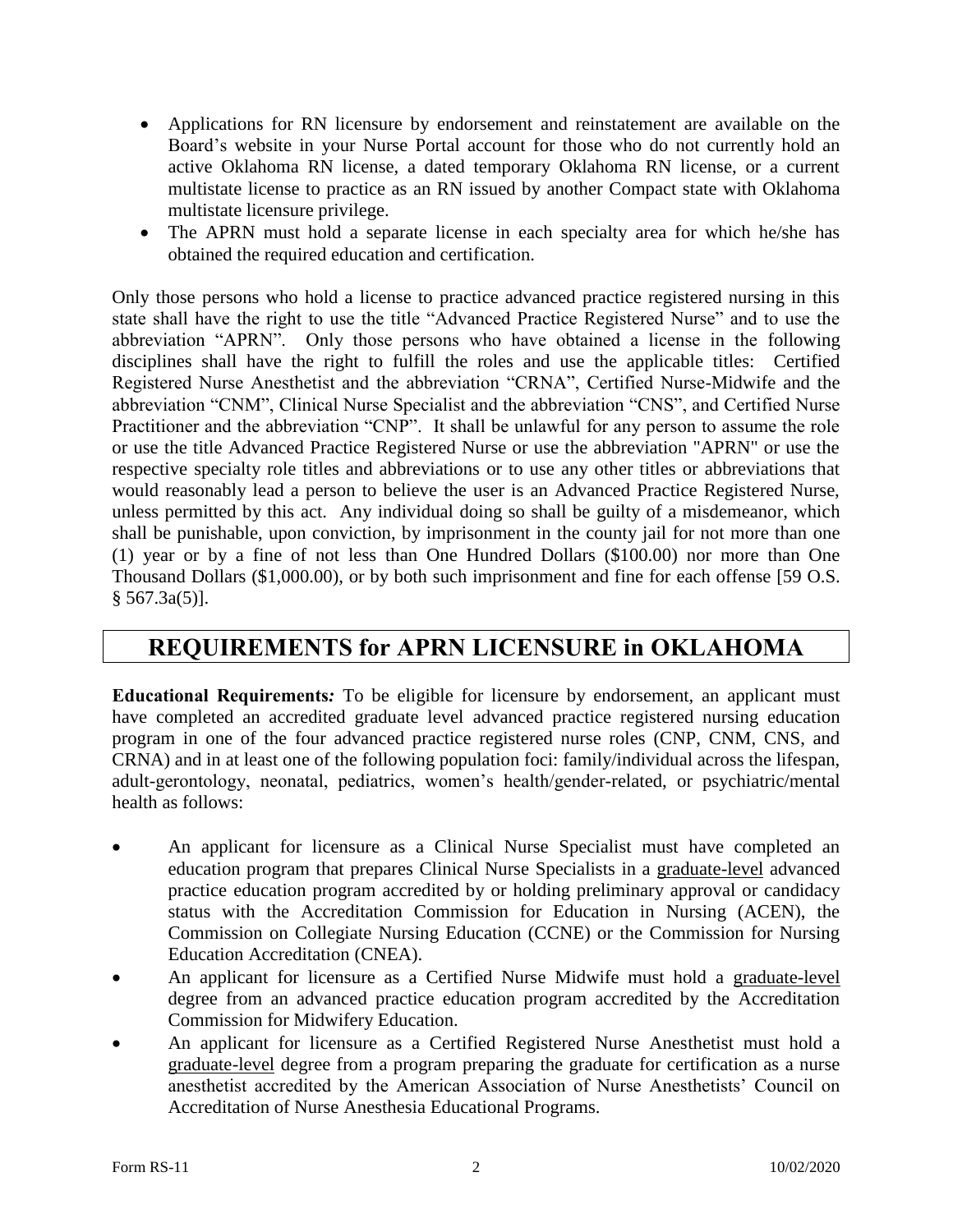An applicant for licensure as a Certified Nurse Practitioner must hold a graduate-level degree from an advanced practice education program accredited by or holding preliminary approval or candidacy status with the Accreditation Commission for E http://nursing.ok.gov/prac-natlcert.pdf)ducation in Nursing (ACEN), the Commission on Collegiate Nursing Education (CCNE), or the Commission for Nursing Education Accreditation (CNEA).

**Certification in Area of Specialty***:* The applicant must also hold a **current national certification** in the specialty area consistent with educational preparation and by a national certifying body recognized by the Board. Successful completion of the educational program shall establish an academic preparation consistent with the recognized certification examination in the specialty area.

 $\Box$  Because you are applying for endorsement of your APRN license, in addition to certifications found in the *APRN Certification Examinations Approved by the Oklahoma Board of Nursing* if you are actively licensed with a certification listed in the *APRN Certification Examinations No Longer Approved by the Oklahoma Board of Nursing* list, [\(http://nursing.ok.gov/prac](http://nursing.ok.gov/prac-natlcert.pdf)[natlcert.pdf\)](http://nursing.ok.gov/prac-natlcert.pdf) you may apply with that certification.

**Endorsement of the APRN license from another state***:* An applicant who is currently licensed or recognized as an APRN in another U.S. state or territory may be issued an APRN license by endorsement if current Board requirements for licensure as an APRN are met. The applicant must have met all requirements of the advanced practice certifying body to maintain full certification, including requirements for maintaining continuing competence. An applicant for APRN licensure by endorsement who holds certification on provisional or conditional status may be considered for licensure by the Board.

In addition to meeting other requirements for endorsement established by the Board in the *Rules*, the applicant for endorsement of the APRN license must demonstrate continued qualifications for practice through completion of one or more of the following requirements within the last two (2) years prior to receipt of a completed application in the Board office:

- (A) Cause submission of an official transcript or certificate of completion verifying completion of an APRN nursing refresher course meeting the requirements established by the Board in policy;
- (B) Cause submission of an official transcript verifying successful completion of at least six (6) academic semester credit hours of APRN nursing courses in the same role and population focus as was previously held by the APRN in a graduate-level APRN program, which includes classroom and clinical instruction;
- (C) Upload evidence of current licensure or recognition as an APRN in another state or territory with employment in a position that requires APRN licensure or recognition with verification of at least 520 work hours during the past two (2) years preceding receipt of the application for endorsement in the Board office; and/or;
- (D) Upload evidence of current national certification consistent with educational preparation and by a national certifying body recognized by the Board.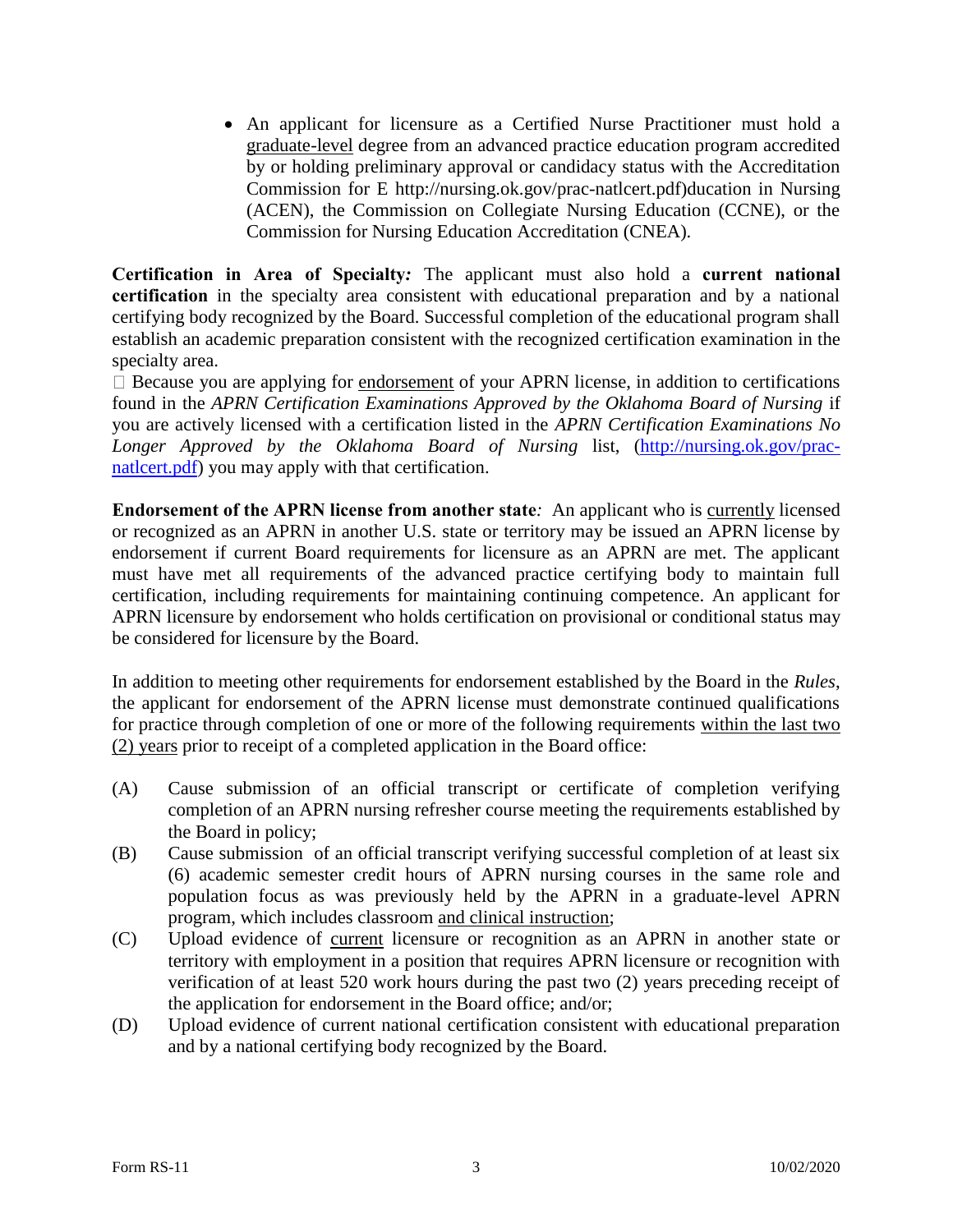**Renewal Requirements***:* Advanced practice licensure must be renewed concurrently with the Oklahoma Registered Nurse renewal in even-numbered years. If the Registered Nurse license is a multistate license issued by another Compact state, the Oklahoma APRN license must be renewed on even years by the end of the licensee's birth month.

 $\Box$  If you are applying for advanced practice licensure within 90 days prior to the expiration date of your Oklahoma RN license, you must renew your license prior to the date the advanced practice licensure is granted. Please see the *Oklahoma Nursing Practice Act and Rules* for renewal requirements.

#### **Review of criminal charges, disciplinary action, or judicial declaration of incompetence**:

State law (59 O.S. § 567.5 B 2.) requires each applicant for licensure as an Advanced Practice Registered Nurse to have a fingerprint-based background check not more than ninety (90) days old prior to submission of the application for licensure. The background check consists of fingerprint-based searches of the Oklahoma State Bureau of Investigation (OSBI) and Federal Bureau of Investigation (FBI) Criminal History Record Information databases and name index searches of computerized databases containing criminal history records. Please read the *Privacy Act Statement and Applicant Notification* found in the Appendix to this set of instructions. Please see the "Instructions" section for further information on obtaining a fingerprint-based background check.

In addition to the background check, applicants for licensure are required to notify the Oklahoma Board of Nursing, in writing, specific information related to criminal charges and/or convictions, investigations, disciplinary actions, and/or judicial declaration of mental competence. A "report in writing" means that the applicant/licensee provided a description stating in his/her own words the date, location, and circumstances of the incident, and if applicable, the resulting action taken by the court, agency, or disciplinary board. The report should be in the form of a statement in the provided space on the application. Certified court records or a board order, as applicable, must be uploaded during the application process. A verbal report does not constitute a "report in writing". A written report not accompanied by a full set of certified court records or the board order(s) does not constitute a "report in writing". Failure to report such action is a violation of the *Oklahoma Nursing Practice Act*.

**Citizenship***:* All applicants for licensure who are a U.S. citizen, U.S. national or Legal Permanent Resident Alien must upload an *Affidavit of Citizenship Status* unless such information is already on file with this Board.

According to State law, **if you are a qualified alien, you must bring in person** the *Evidence of Status Form* to the Board office along with the original documents that support your qualified alien status, as shown on the *Evidence of Status Part B Form*. At the Board office, a staff member will copy your qualified alien status documentation and will notarize the *Evidence of Status Form.*

#### **Military Personnel:**

Per 59 O.S. § 4100.8, if you are an active duty military personnel or the spouse of an active duty military personnel who has received orders or notice for military transfer or honorable discharge to this state, please upload a copy of the United States Uniformed Services Identification and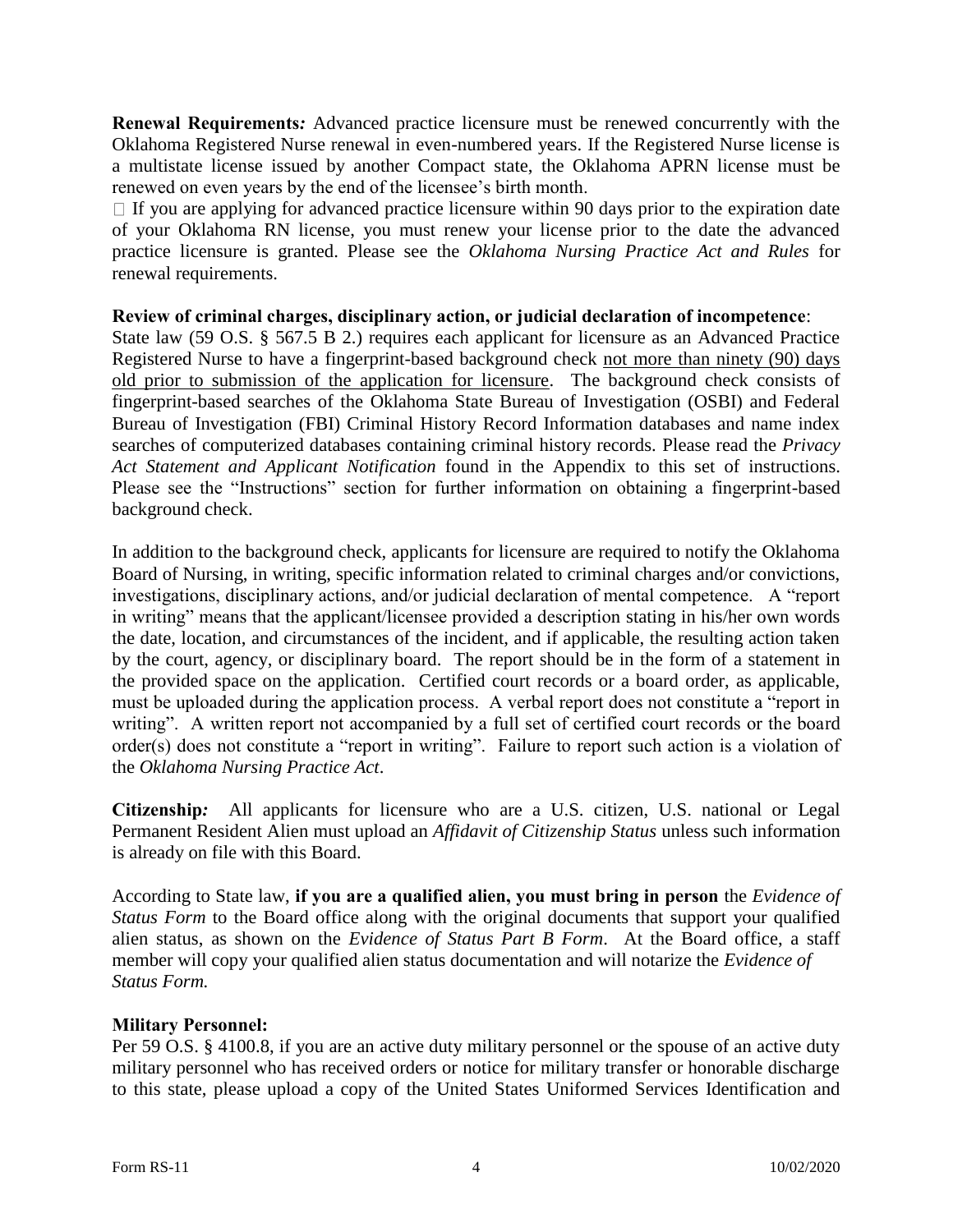Privilege Card and a copy of the military member's Permanent Change of Station (PCS) orders. No application fee is required. Following confirmation that you hold a valid license in another state that is in good standing and reasonably equivalent to the requirements of this state, a temporary license will be granted within 30 days.

## **INSTRUCTIONS FOR COMPLETION OF THE APPLICATION**

1. *Completion of application*: You must complete all sections of the application **using your name as it appears on your license**.

**You must provide a Social Security number on the application**. This information is mandatory, pursuant to 56 O.S. § 240.21A.

If you have been licensed with this Board under a different name, you must complete a *Name Change Request* found in the Other Applications link on your Nurse Portal page, upload a certified copy of the legal document changing your name and submit the required fee in order to be licensed under your new name.

- 2*. Review of licensure status:* Before your advanced practice licensure can be processed, you must have a current Oklahoma RN license, a dated temporary Oklahoma license, or a current multistate RN license issued by another Compact state with Oklahoma multistate licensure privilege. If your Oklahoma RN license is not in an active status and you do not have a current multistate RN license issued by another Compact state, you must complete an *Application for Return to Active/Reinstatement* for your RN license. If you have never been licensed as a RN in Oklahoma and Oklahoma is now your primary state of residence, please complete the *Application for Licensure by Endorsement*.
- 3*. Background Check:* Each applicant must provide fingerprint images to be used for the purpose of permitting a state and national criminal history records search through the OSBI and FBI. The criminal history records search must be conducted through the Board's vendor, L-1 (MorphoTrust / IdentoGO) no more than (90) days prior to receipt of the application in the Board office. The results of the search are provided directly to the Board office by the OSBI usually within one to two weeks. Please read the *Privacy Act Statement and Applicant Notification* found in the Appendix to this set of instructions. Procedures for changing, correcting or updating OSBI and / or FBI results are set forth in Title 28, C.F.R., §16.34 and will be furnished as needed.

**Option 1**: **If you have an Oklahoma mailing address**, you will need to go to an IdentoGo center sponsored by L-1 (MorphoTrust / IdentoGO) located within the state to provide fingerprints electronically. These sites are available by appointment only. You must visit the following website to schedule an appointment: **[www.identogo.com,](http://www.identogo.com/)** or you must call (877) 219-0197 to make an appointment. Payment can be made during your appointment or online when scheduling. **Please note that your fingerprints must be obtained electronically only at an IdentoGO (L-1/ MorphoTrust) site.**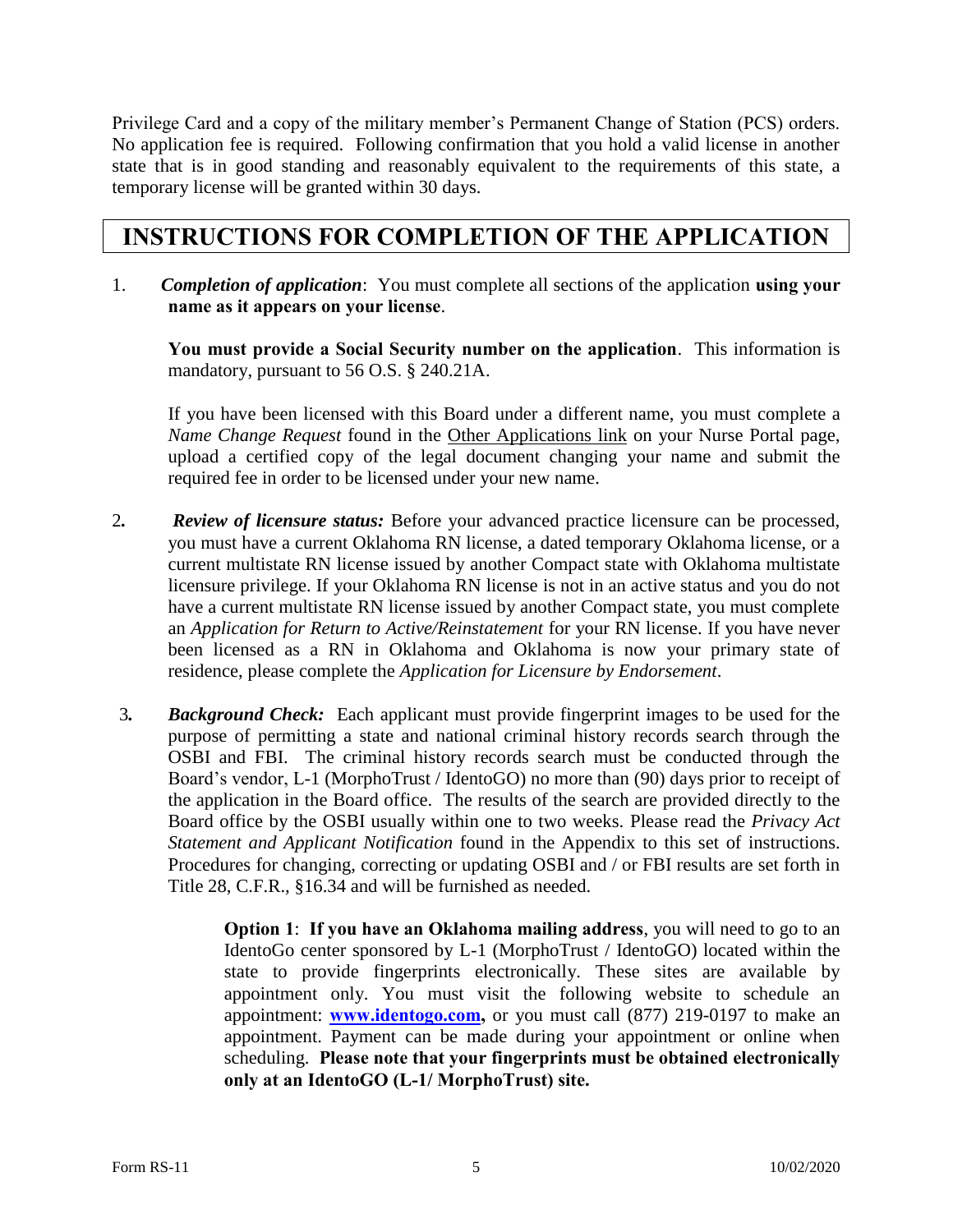**Option 2**: **If you have an out-of-state mailing address,** Board staff will mail you specific fingerprint cards that you must take to a local law enforcement agency to obtain the fingerprints. **Please note that you must wait to receive the specific coded fingerprint cards from the Board office prior to obtaining your fingerprints.** An addressed envelope will be provided as the fingerprint cards **must be mailed by the law enforcement agency directly to L-1 (MorphoTrust / IdentoGO).** You are responsible for the postage and the costs associated with obtaining your fingerprints. **OR** If you are in Oklahoma, you may follow the instructions for Option 1 above.

- 4*. Criminal Charges, Disciplinary Action, or Judicial Declaration of Mental Incompetence:* If you answer "yes" to the following criminal charge, discipline, or competency questions on the application, you must **write a statement in the available space on the application form, describing the date, location and circumstances of the incident, and the resulting action taken by the court or disciplinary board**. If you have more than one incident you are reporting, you must speak to every case/charge that has been filed. In addition, you will be required to upload certified copies of identified documents.
	- 1. Have you ever had disciplinary action taken against a nursing license, recognition, certificate, or privilege to practice; any professional or occupational license, recognition, or certificate; and/or any application for a nursing or professional or occupational license, recognition, or certificate in any state, territory or country not previously reported **in writing** to the Oklahoma Board of Nursing?"
		- a. If you answered "yes", you must type in the space available a statement describing the date, location, and circumstances of the incident(s), and, if applicable, the resulting action(s) taken by the disciplinary board.
		- b. If you are reporting more than one incident, you must describe every case that has been filed.
		- c. You will need to upload certified copies of the charges/complaints, findings of fact, and orders from the licensing agency.
	- 2. Is there currently any investigation of your nursing license, recognition, certificate, or privilege to practice; and/or any professional or occupational license, recognition, or certificate; and/or any application for a nursing and/or professional or occupational license, recognition, or certificate in any state, territory or country not previously reported **in writing** to the Oklahoma Board of Nursing?
		- a. If you answered "yes", you must type in the space available a statement describing the date, location, and circumstances of the incident(s), and, if applicable, the resulting action(s) taken by the disciplinary board.
		- b. If you are reporting more than one incident, you must describe every case that has been filed.
	- 3. Have you been charged and/or convicted in any criminal offense not previously reported **in writing** to the Oklahoma Board of Nursing, including those pending appeal? (You may exclude minor traffic violations, but must report all DUI/DWI charges and/or DUI/DWI convictions)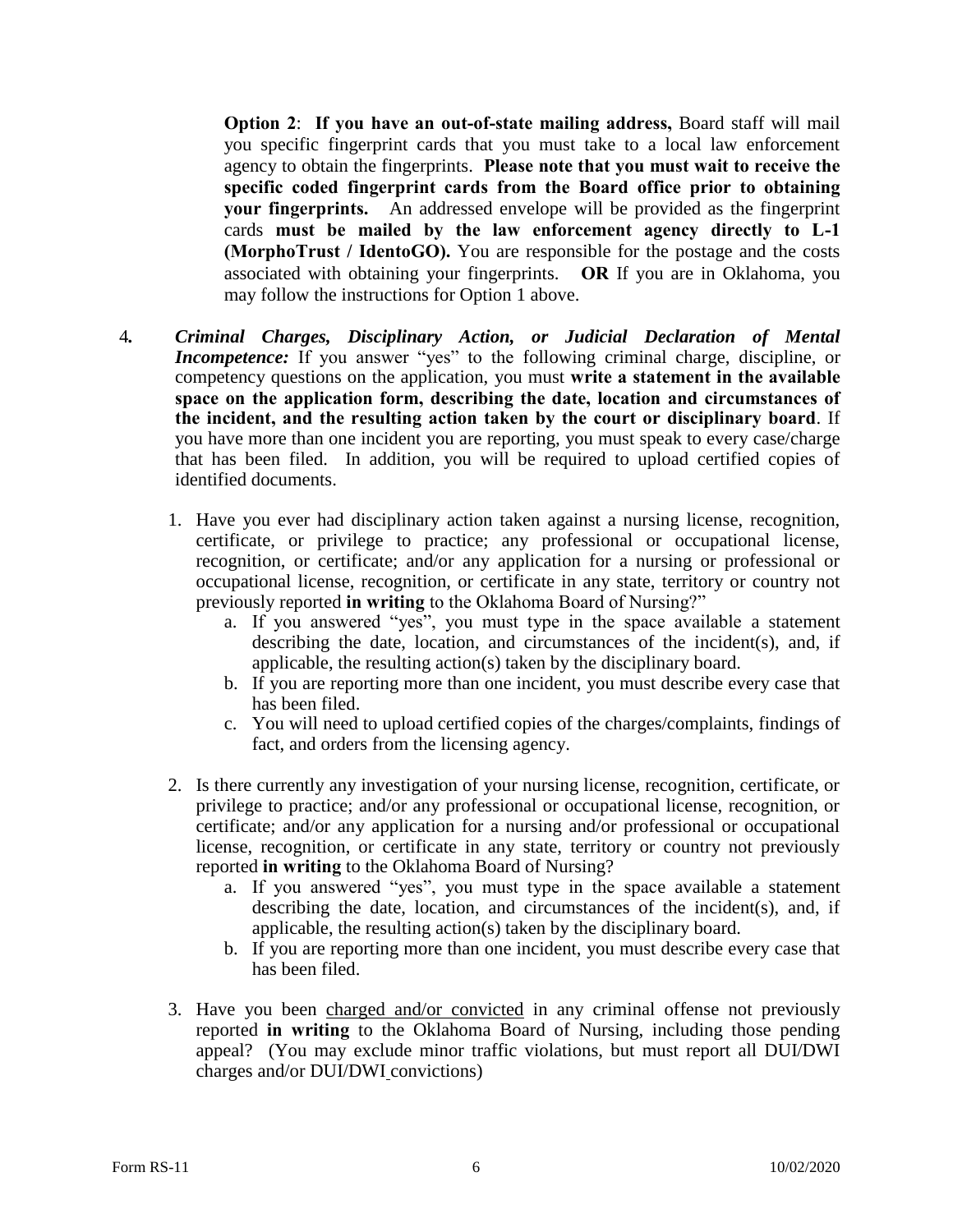Check all that apply:

- [ ] been convicted of a misdemeanor?
- [ ] been convicted of a felony?
- [ ] pled nolo contendre, no contest, or guilty?
- [ ] received deferred adjudication, to include but not limited to deferred prosecution agreement?
- [] been placed on community supervision or court-ordered probation, whether or not adjudicated guilt?
- [ ] been sentenced to serve jail or prison time? Court-ordered confinement?
- [ ] been granted pre-trial diversion, to include but not limited to Drug Court?
- [ ] have any pending criminal charges?
- [ ] have any pending violation of the law?
- [] been subject of a court-martial; Article 15 violation; or received any form of military judgment/punishment/action?
- [  $\vert$  No, none of the above applies.

NOTE: Expunged and Sealed Offenses: While expunged or sealed offense, arrests, tickets, or citations need not be disclosed, it is your responsibility to ensure the offense, arrest, ticket or citation has, in fact, been expunged or sealed. It is recommended that you submit a copy of the Court Order expunging or sealing the record in question to our office with your application. Nondisclosure of relevant offenses raises questions related to truthfulness and character.

If you checked any of the above (except "No, none of the above applies"):

- a. If you answered "yes", you must type in the space available a statement describing the date, location, and circumstances of the incident(s), and, if applicable, the resulting action(s) taken by the court.
- b. If you are reporting more than one incident, you must describe every case that has been filed.
- c. You will need to upload certified copies of Court Records to include the Information Sheet, Incident Report, Complaint, and/or Charges; Affidavit of Probable Cause; Judgment and Sentence; and verification of completion of the Judgment and Sentence. The Court Records must be obtained from the Court(s) in which the offense(s) occurred.
- 4. Have you ever been judicially declared incompetent in any state, territory or country not previously reported **in writing** to the Oklahoma Board of Nursing?
	- a. If you answered "yes", you must type in the space available a statement describing the date, location, and circumstances of the incident(s), and, if applicable, the resulting action(s) taken by the court or agency. If you are reporting more than one incident, you must describe every case that has been filed.
	- b. You will need to upload a certified copy of the Court Order.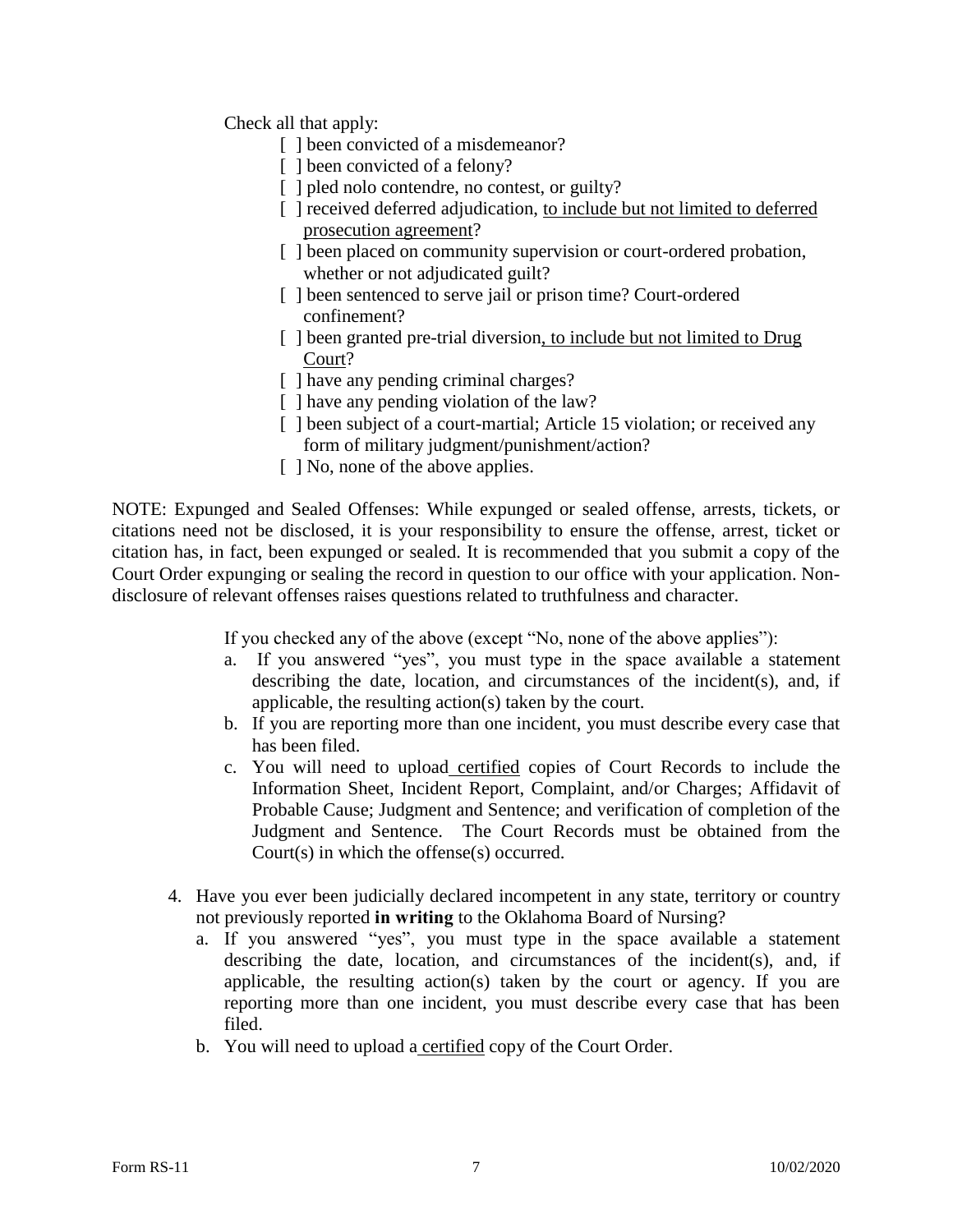5. *Transcript:* An official transcript should be submitted from your advanced practice educational program verifying the degree conferred, date of conferral, advanced practice role and specialty. **Transcripts that have been issued to the student will not be accepted.** 

The Oklahoma Board of Nursing must evaluate the curriculum provided in the out-ofstate advanced practice program to ensure that it meets the state's curricular requirements. If you completed an advanced practice program in another state, you may be requested to submit further information to verify that the program meets the requirements of the Oklahoma Board of Nursing.

- 6. *Certification by a National Certifying Body:* Current national certification at an advanced practice level in the specialty area consistent with the advanced practice educational program you completed and recognized by the Board is required to receive advanced practice licensure.
	- Because you are applying for endorsement of your APRN license, in addition to certifications found in the *APRN Certifications Approved by the Oklahoma Board of Nursing* list, if you are actively licensed with a certification listed in the *APRN Certification Examinations No Longer Approved by the Oklahoma Board of Nursing list* (also found at **www.nursing.ok.gov/prac-natlcert.pdf)**, you may apply with that certification and will be required to upload evidence of current national certification.
		- o **Only one** certification may be selected per application. **Verification of your current certification must be received directly from the national certifying body.** Please request that verification of your certification be provided directly to the Oklahoma Board of Nursing. In some cases, the certifying body will charge a fee for the certification. If so, the applicant for licensure as an APRN is responsible for paying the required fee to the certifying body.

In order to change or add an area of specialty and national certification, you must meet initial requirements for licensure as an Advanced Practice Registered Nurse, which requires submission of a new application. In addition, the Board must be notified in writing of changes of national certification within the same specialty area within 30 days of the change.

- 7. *Fee:* You must pay the application fee online, using a VISA, a MasterCard or an electronic fund transfer when completing the application. *Fees submitted are not refundable*. If you meet either military personnel options listed in the **Military Personnel** section above, a fee is not required.
- 8. *Requirements for continuing qualifications for practice:* Please request that one of the following documents be submitted/uploaded to verify continuing qualifications for APRN practice, completed within the last two (2) years prior to receipt of a completed application in the Board office:

(A) Cause submission of an official transcript or certificate of completion, received directly from the educational program, verifying completion of an APRN nursing refresher course meeting the requirements established by the Board in policy;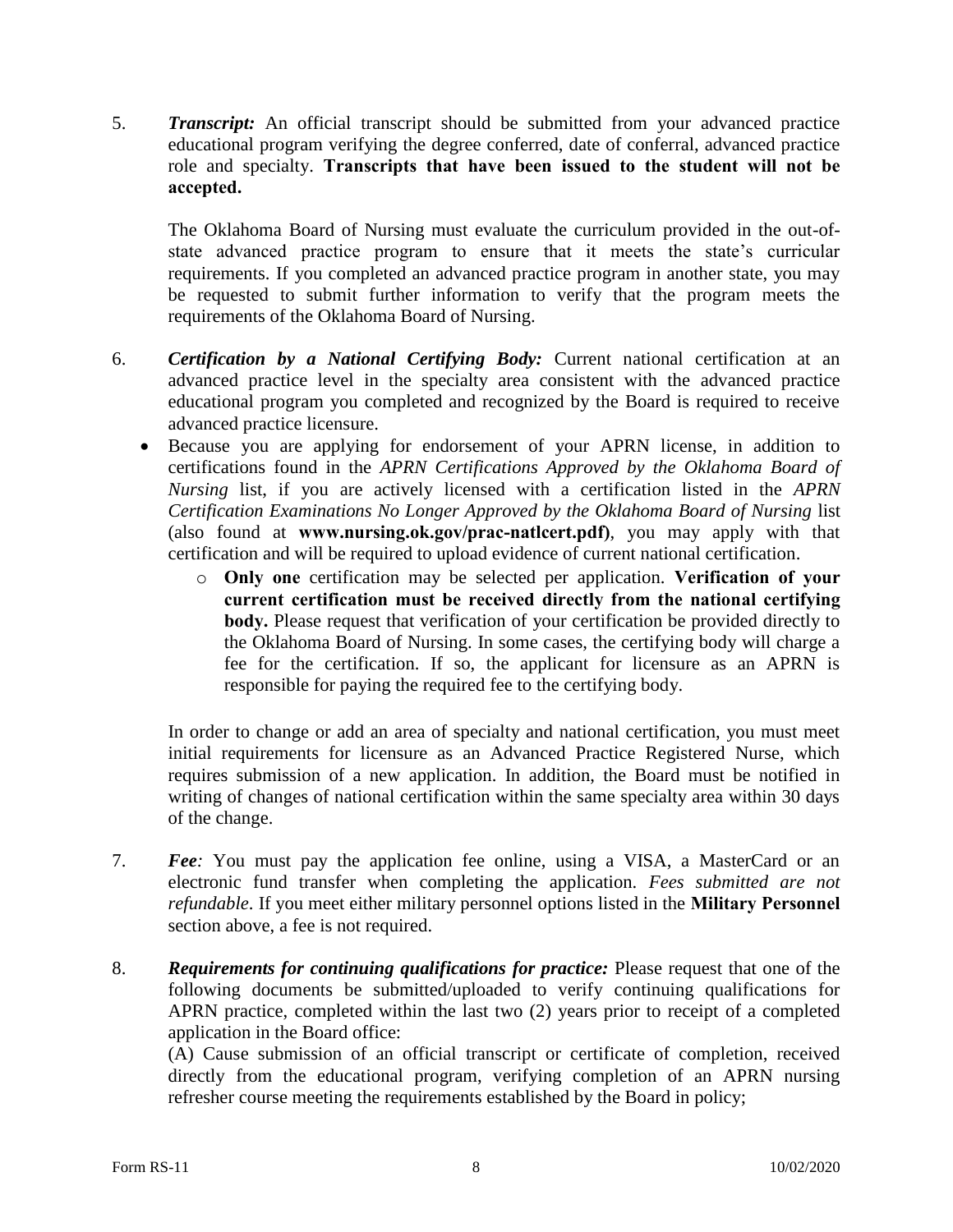(B) Cause submission of an official transcript, received directly from the educational program, verifying successful completion of at least six (6) academic semester credit hours of APRN nursing courses in the same role and population focus as was previously held by the APRN in a graduate-level APRN program, which includes classroom and clinical instruction;

(C) Upload An *Employment Verification Form* signed by the employer, verifying employment in a position that requires APRN licensure or recognition with verification of at least 520 work hours during the past two (2) years preceding receipt of the application for endorsement in the Board office. or,

(D) Upload Evidence of current national certification consistent with educational preparation from a national certifying body recognized by the Board.

9. *Temporary license*: You may request a temporary APRN license which is valid for 90 days.

Requirements for a temporary APRN license include:

- o Current unrestricted licensure as an RN in Oklahoma;
- o Current unrestricted APRN licensure or recognition in another state or territory in the same role with no history of arrest or disciplinary action requiring further review;
- o Demonstrating meeting of continuing qualifications for practice;
- o Evidence of completing an APRN nursing education program in one of the four roles and a specialty area recognized by the Board;
- o Evidence of current national certification consistent with educational preparation and by a national certifying body recognized by the Board;
- o Completed application for endorsement and temporary recognition and the required fees;
- o Submission of fingerprints for the purpose of permitting state and national criminal history records search
- 10. **Verification of citizenship status:** State law requires the Board of Nursing to issue a license only to U.S. citizens, nationals and legal permanent resident aliens; and to qualified alien applicants who present, *in person*, valid documentary evidence of:
	- 1. A valid, unexpired immigrant or nonimmigrant visa status for admission into the  $U.S.$ :
	- 2. A pending or approved application for asylum in the U.S.;
	- 3. Admission into the U.S. in refugee status;
	- 4. A pending or approved application for temporary protected status in the U.S.;
	- 5. Approved deferred action status; or
	- 6. A pending application for adjustment of status to legal permanent residence status or conditional resident status.

Applicants in the above six categories will only be eligible to receive a license that is valid for the time period of their authorized stay in the U.S., or if there is no date of end to the time period of their authorized stay, for one year. The license is required to indicate that it is temporary. The information will be verified through the Systematic Alien Verification for Entitlements (SAVE) Program, operated by the U.S. Department of Homeland Security.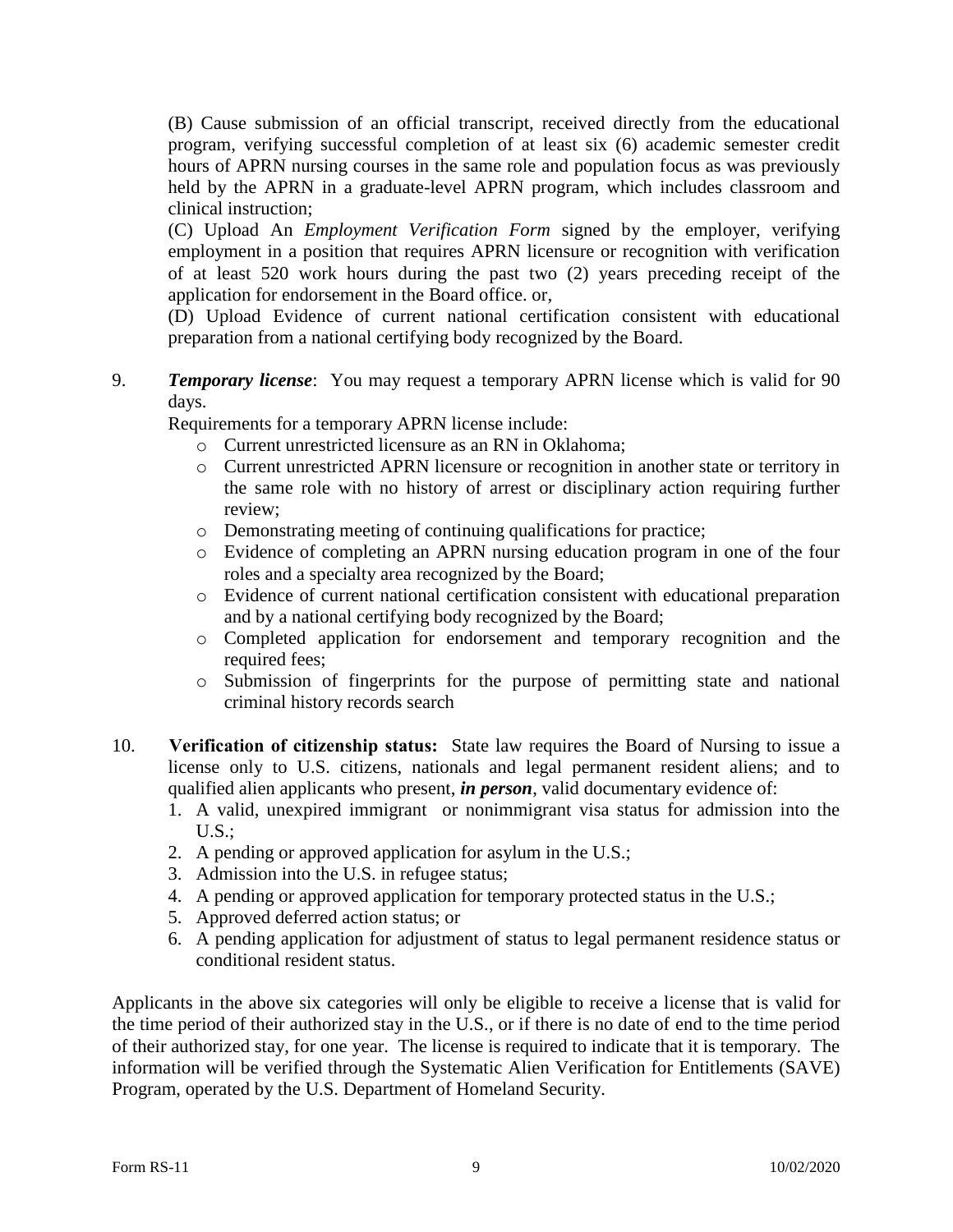# **GENERAL INFORMATION**

Your application to the Board is valid for one year after receipt. After that time, a new application and fee must be submitted. Applications are processed in the order they are received. You may view average processing times of a completed application on our website in the Agency Data / Statistics / Quarterly Statistics link. Every effort is made to process applications expeditiously. F**ees submitted are not pro-rated and are not refundable**.

You are required to notify the Board in writing of any address changes occurring during the application process. This notification must be submitted via your Nurse Portal account

If you wish to obtain prescriptive authority as well, please complete the *Application for Prescriptive Authorit*y after your APRN license is granted. The Advanced Practice Registered Nurse must hold prescriptive authority recognition **for each advanced practice license** in the State of Oklahoma in order to prescribe drugs and other medical supplies.

In accordance with Oklahoma law (59 O.S. §567.7 (E)), the Executive Director shall suspend the license or certificate of a person who submits a check, money draft, or similar instrument for payment of a fee which is not honored by the financial institution named. The suspension becomes effective ten (10) days following delivery by certified mail of written notice of the dishonor and the impending suspension to the person's address on file. Upon notification of suspension, the person may reinstate the authorization to practice upon payment of the fees and any and all costs associated with notice and collection. The suspension shall be exempt from the Administrative Procedures Act.

Pursuant to Oklahoma law, you must have an active single state Oklahoma RN license or an active multistate RN license to practice as an APRN in Oklahoma. If you do not have an active RN license and an active APRN license, you must notify this Board immediately and pursuant to Oklahoma law, you cannot lawfully practice as an APRN until you hold an active RN and APRN license.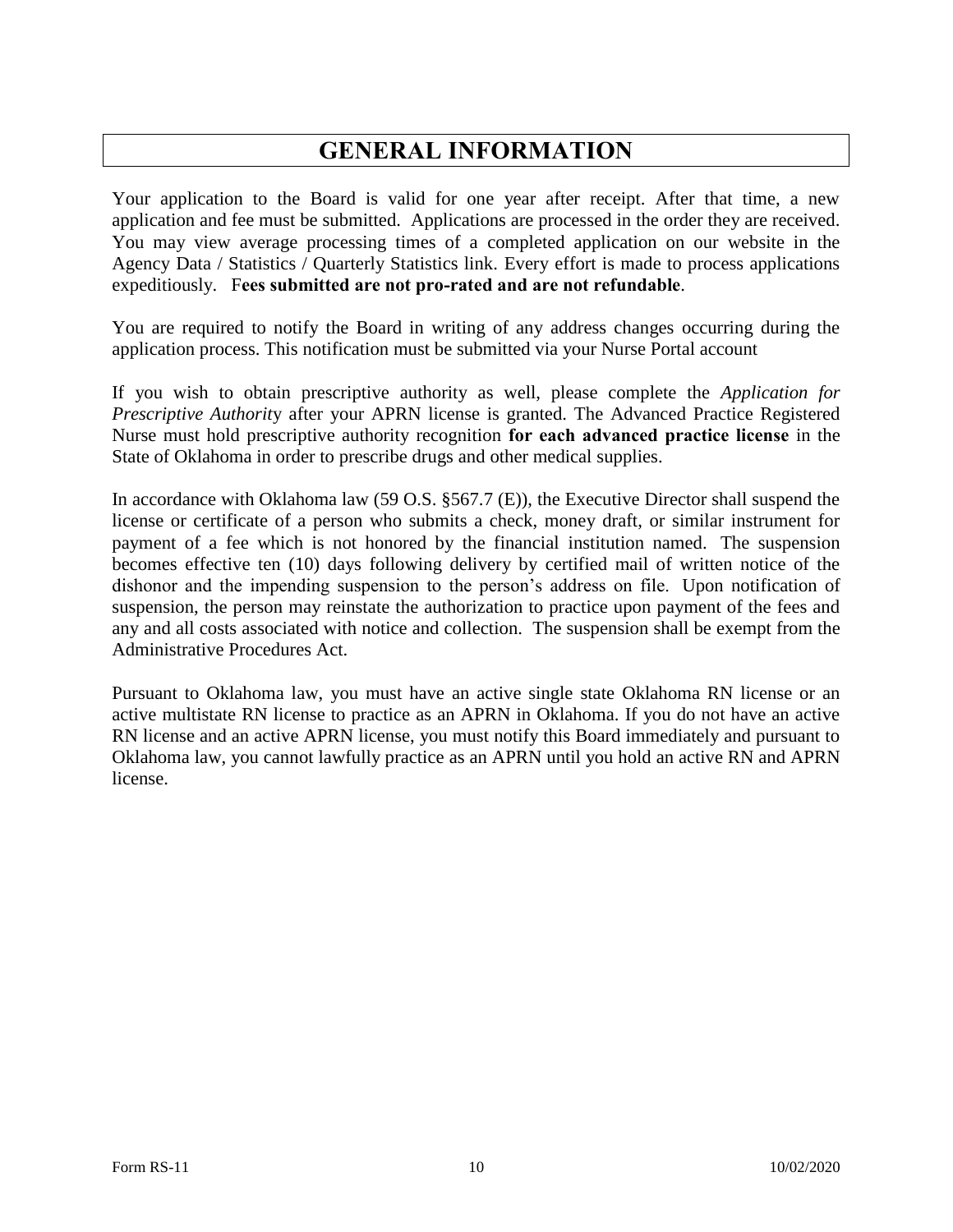### **COMMON MISTAKES THAT DELAY PROCESSING**

**Common mistakes that delay the processing of your application include failure to:**

- **Failing to submit fingerprint images to be used for the purpose of permitting a state and national criminal background search no more than 90 days prior to receipt of the application in the Board office**
- **Provide a social security number**
- **Provide the full name of licensee**
- **Provide license or certificate numbers**
- **Confirm the requested exam for licensure is listed on the approved list of certification exams**
- **Request that an official transcript be submitted directly to the Board by the advanced practice educational program**
- **Request verification of the current advanced practice national certification from the certifying body**
- **Write in the space available for each question a complete description and documentation regarding history of criminal charges, disciplinary action, or judicial declaration of incompetence**
- $\rightarrow$  Submit verification of continuing qualifications for practice